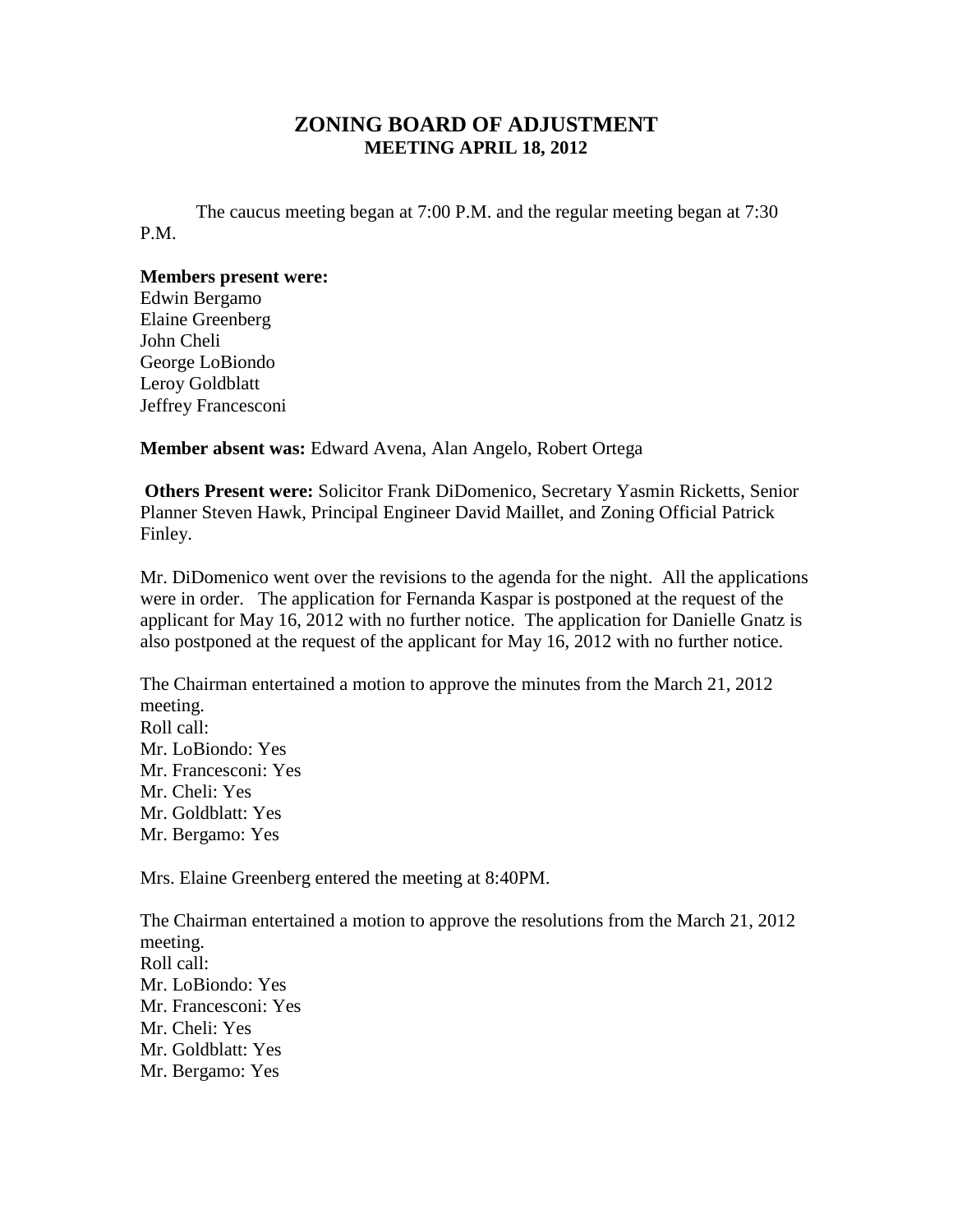Mrs. Elaine Greenberg entered the meeting at 8:40PM.

Applicant- **Vision Property Group, LLC,** 1672 N. Delsea Drive, Block 1101, Lot 64, Zones B-3 and R-4. The applicant was represented by Charles Jones, Esq. and was requesting a major site plan approval, in conjunction with a "d" variance, to construct a 20,115 square foot (gross floor area) one story building for permitted uses within the B-3 zone.

Mrs. Elaine Greenberg entered the meeting at 8:40PM.

Mr. DiDomenico explained that there were six members and they are entitled to seven members. Mr. Jones agreed to proceed with six members.

Mr. Rami Nassar, Professional Planner and Engineer, was sworn in to give testimony. Mr. Nassar displayed an aerial of the location of the proposed shopping center. It is in the corner of N. Delsea Drive and Wheat Road. It is an "L" shaped property. The rear is in the residential zone, and the front is in the business zone. The retail portion is permitted in the zone, but the storm water management basin is located in the residential portion of the property. The shape of the property creates a land lock, and it is a useless piece of property. The board can grant a variance for the use of the basin. It is accessory to the commercial portion use in a residential zone, so it requires a variance. The basin meets all of the requirements.

Chairman entertained a motion to close the public hearing. Roll call: Mr. LoBiondo: Yes Ms. Greenberg: Yes Mr. Francesconi: Yes Mr. Cheli: Yes Mr. Goldblatt: Yes Mr. Bergamo: Yes

Mr. Goldblatt made a motion to approve the basin in the residential portion of the zone. Roll call: Mr. LoBiondo: Yes Ms. Greenberg: Yes Mr. Francesconi: Yes Mr. Cheli: Yes Mr. Goldblatt: Yes Mr. Bergamo: Yes

Mr. Nassar explained that they are proposing 20,115 square feet of commercial retail facility on the "L" shaped property. There will be parking in the front with two access points. There will be one access point on Delsea Drive, and one access point on Wheat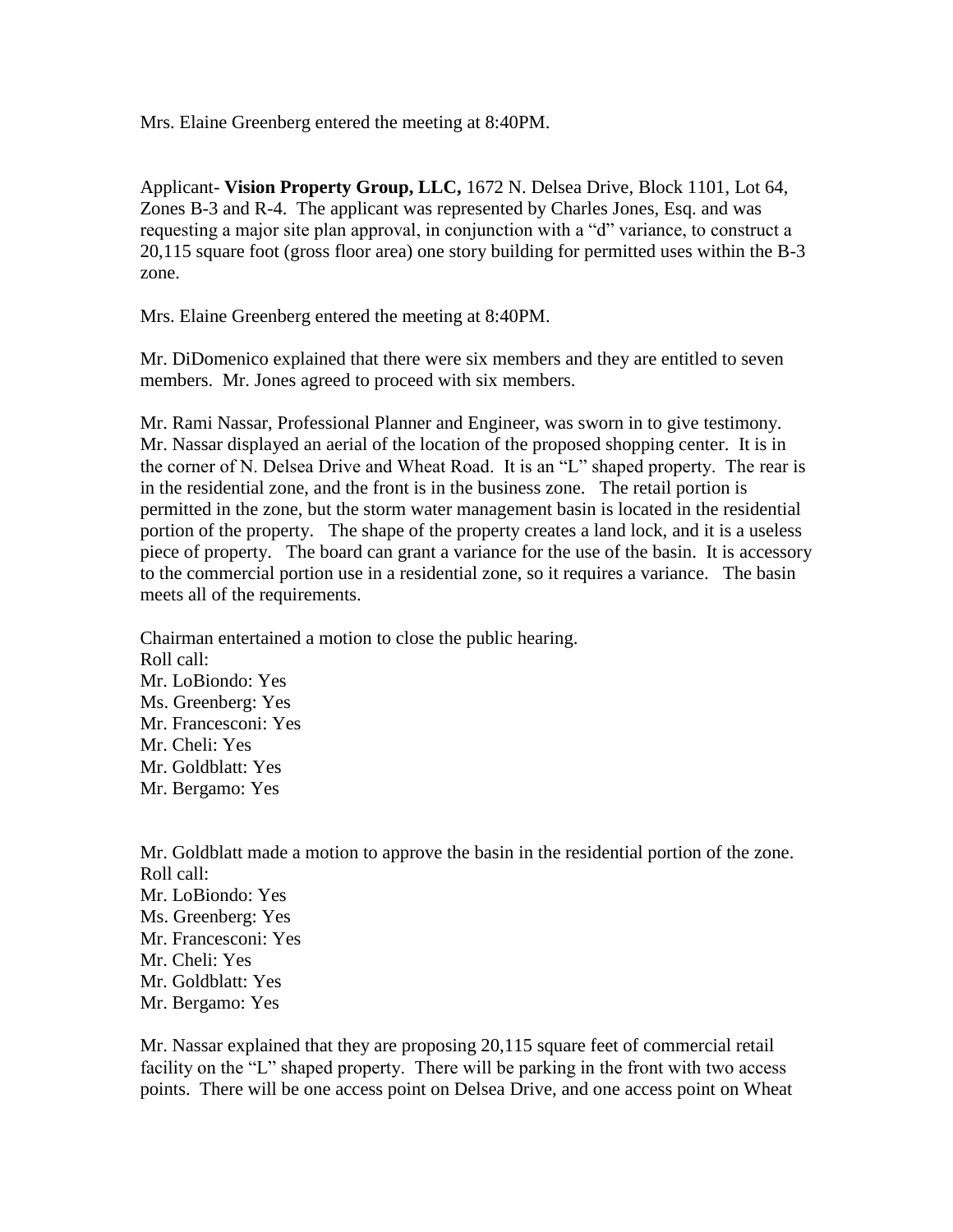Road. They will comply with all the requirements for setbacks. The site will have 114 parking spaces based on the potential uses.

Mr. Bergamo wanted to know if there was a specific use for the proposed building.

Mr. Nassar explained that the owner could answer that question. He went over the buffer requirements. The buffer should be 50' from Wheat Road, and they are proposing 12'. The driveway to the north of the building is 15' wide, so they are decreasing the buffer. It is safer to have a wider driveway. Item 6, design waivers, they are making a fire lane so that waiver is eliminated. Item 6b, is the 8.8' island that is being landscaped. Item 6c, are the parking spaces. They are requesting 9' vs. 9.5' required. Item 6d, islands in the parking area. They do not want to have islands in the front along Wheat Road, because it will be easier for clean- up. They are asking for waivers for two islands. Item 7b, they will provide bicycle racks.

Mr. John D'Danato, owner of Vision Properties Group, LLC, explained that he would install the bicycle racks with the eleven spaces needed. He requested to have six bicycle spaces instead of eleven.

Mr. Nassar clarified item d, the wall mounted lights. There will be regular shoe boxes hanging from the building. Item 8 a and b, shade trees requirement. They meet the number of tree required but not the placement of the trees. They proposed to spread out the trees on the side to the north. There will be a total of thirteen trees. There will be two along Delsea Drive, four along Wheat Road, and the rest will be along the north buffer of the site. In item 8f, is the screening along the residential property. They are proposing a 6' solid vinyl fence. They increased the natural vegetation around to thirty feet for a landscaping buffer. That area is heavily wooded, and they are leaving 30' around. Item g, requesting a waiver from providing an access drive to the rear basin.

Mr. Hawk explained that our ordinance requires 9.5' width for the parking spaces. We have a wider standard than most municipalities. They are more favorable for shopping centers with carts. He suggested hair pin markings for even space on each side. They can designate certain spaces. In number 9, the board has to establish a decision to establish sidewalks in this area.

Mr. Bergamo explained that he thought sidewalks would enhance the property giving people easier access to the site.

Mr. Nassar explained that a sidewalk would not serve a purpose because of the configuration of the property and the location of the access points.

Mr. Hawk explained that a 50' piece of sidewalk at the NE corner should be installed so that pedestrians do not have to walk on the driveway. It should start at the property line.

Mr. Nassar addressed the Engineer's report. He explained that the basin was designed shallower and reducing the volume, because of the residential properties in the rear. It will reduce any overflow to the homes.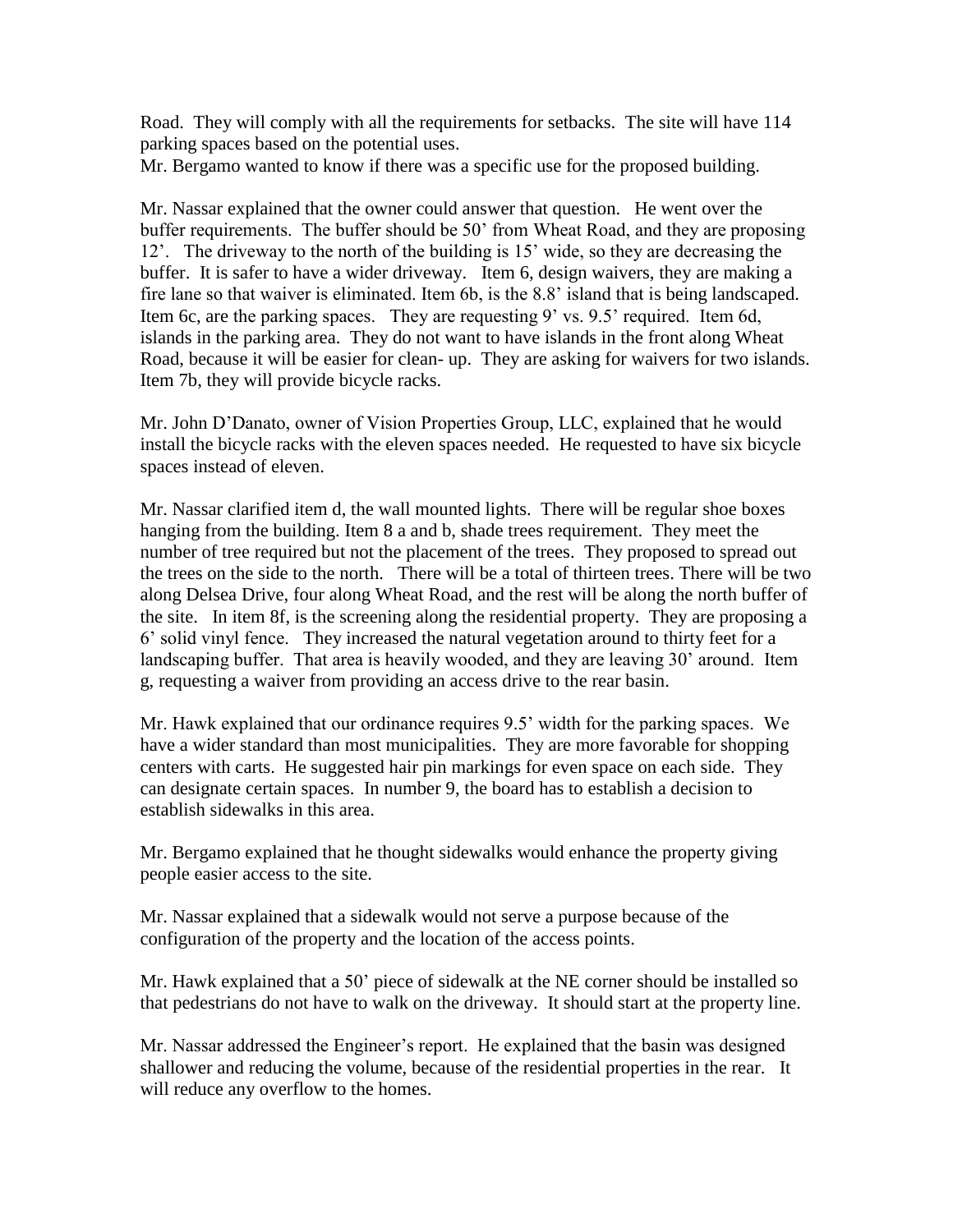Mr. Maillet explained that they want to prevent standing water. They are asking for less depth, and they could meet with the Engineering department about the depth.

Mr. Nassar explained that the drive width on Delsea Drive has a 5' radius. They went to the NJDOT, and they have to be 24' from the property next door. That driveway encroached, so that forced them to have a 5' radius. The NJDOT said it was a major access. They will attempt to ask for waiver to reduce the existing curvature from the existing driveway from 24' to 12' to increase the radius.

Mr. Hawk explained that 5' radius is the minimum requirement, but the city requires a bigger radius for larger vehicles. The 5' proposed is not enough room for a truck, and they would not be able to access the site.

Mr. Nassar explained that they will impose that the trucks use Wheat Road for access. If they are not successful increasing the radius. There will be no trucks allowed onto the site.

Chairman entertained a motion to close the public hearing. Roll call: Mr. LoBiondo: Yes Ms. Greenberg: Yes Mr. Francesconi: Yes Mr. Cheli: Yes Mr. Goldblatt: Yes Mr. Bergamo: Yes

Mr. Goldblatt made a motion to approve the site plan. Roll call: Mr. LoBiondo: Yes Ms. Greenberg: Yes Mr. Francesconi: Yes Mr. Cheli: Yes Mr. Goldblatt: Yes Mr. Bergamo: Yes

Application was **granted**.